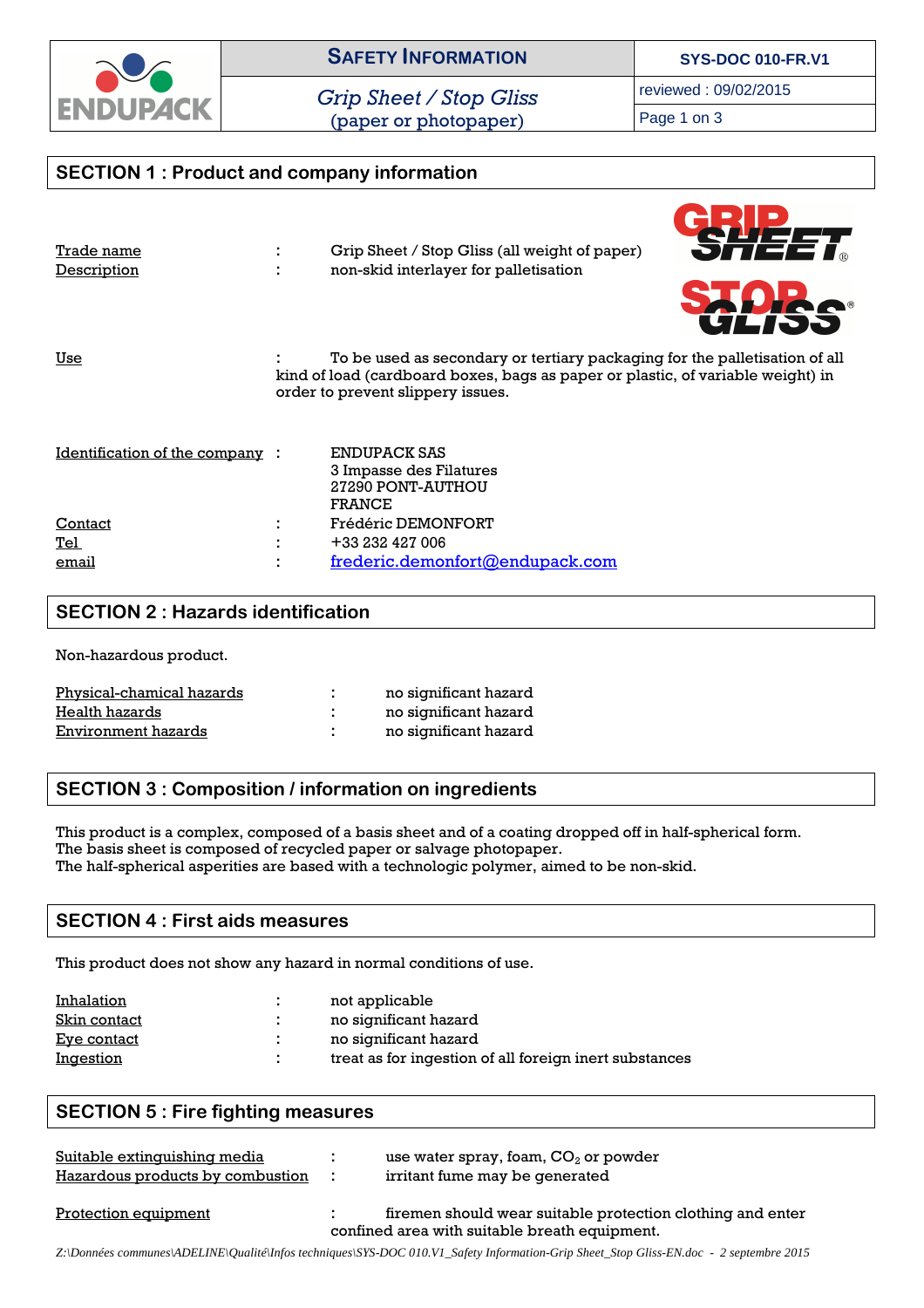

*Grip Sheet / Stop Gliss*  (paper or photopaper)

reviewed : 09/02/2015

Page 2 on 3

# **SECTION 6 : Accidental release measures**

| Personal precautions      | no particular precaution necessary |
|---------------------------|------------------------------------|
| Environmental precautions | no particular precaution necessary |
| Cleaning methods          | no particular precaution necessary |

| <b>SECTION 7: Handling and storage</b> |    |                                                                                                                                       |
|----------------------------------------|----|---------------------------------------------------------------------------------------------------------------------------------------|
| <b>Handling</b>                        | ÷. | no particular precaution necessary, use specific gloves to avoid cut                                                                  |
| <u>Storage</u>                         |    | Stored in dry area, at ambiant temperature and humidity                                                                               |
| Technical recommendations              |    | This product is liable to retain static electricity. Discharge in the<br>presence of dust or solvent could produce fire or explosion. |

# **SECTION 8 : Exposure control / Personal protection**

| Personal protection | no respiratory, skin or eye/face protection is necessary         |
|---------------------|------------------------------------------------------------------|
|                     | a hand protection (specific gloves) is necessary to avoid cut or |
|                     | injuries during manual handling                                  |

#### **SECTION 9 : Physical and chemical properties**

| Appearance                | $\blacksquare$                   | solid                                                           |
|---------------------------|----------------------------------|-----------------------------------------------------------------|
| Color                     |                                  | brown (for recycled paper) and white with eventually some print |
|                           |                                  | on the verso (for the photopaper)                               |
| <u>Odor</u>               |                                  | no odor                                                         |
| pH                        |                                  | not applicable                                                  |
| Melting point             | $\blacksquare$<br>$\blacksquare$ | not applicable                                                  |
| <u>Boiling point</u>      | $\blacksquare$                   | not applicable                                                  |
| <b>Solubility</b>         |                                  | not applicable                                                  |
| Flash point               | ٠<br>$\blacksquare$              | not applicable                                                  |
| Decomposition temperature | ٠                                | no data available                                               |

# **SECTION 10 : Stability et reactivity**

| <b>Chemical stability</b> | in the normal conditions of use, the product is stable |
|---------------------------|--------------------------------------------------------|
| Conditions to avoid       | not applicable                                         |
| Material to avoid         | not applicable                                         |

# **SECTION 11 : Toxicological information**

| <b>Ingestion</b> | the product is considered as non-hazardous in case of ingestion |
|------------------|-----------------------------------------------------------------|
| Skin contact     | non hazardous                                                   |
| Eve/face contact | non hazardous                                                   |
| Inhalation       | non hazardous                                                   |